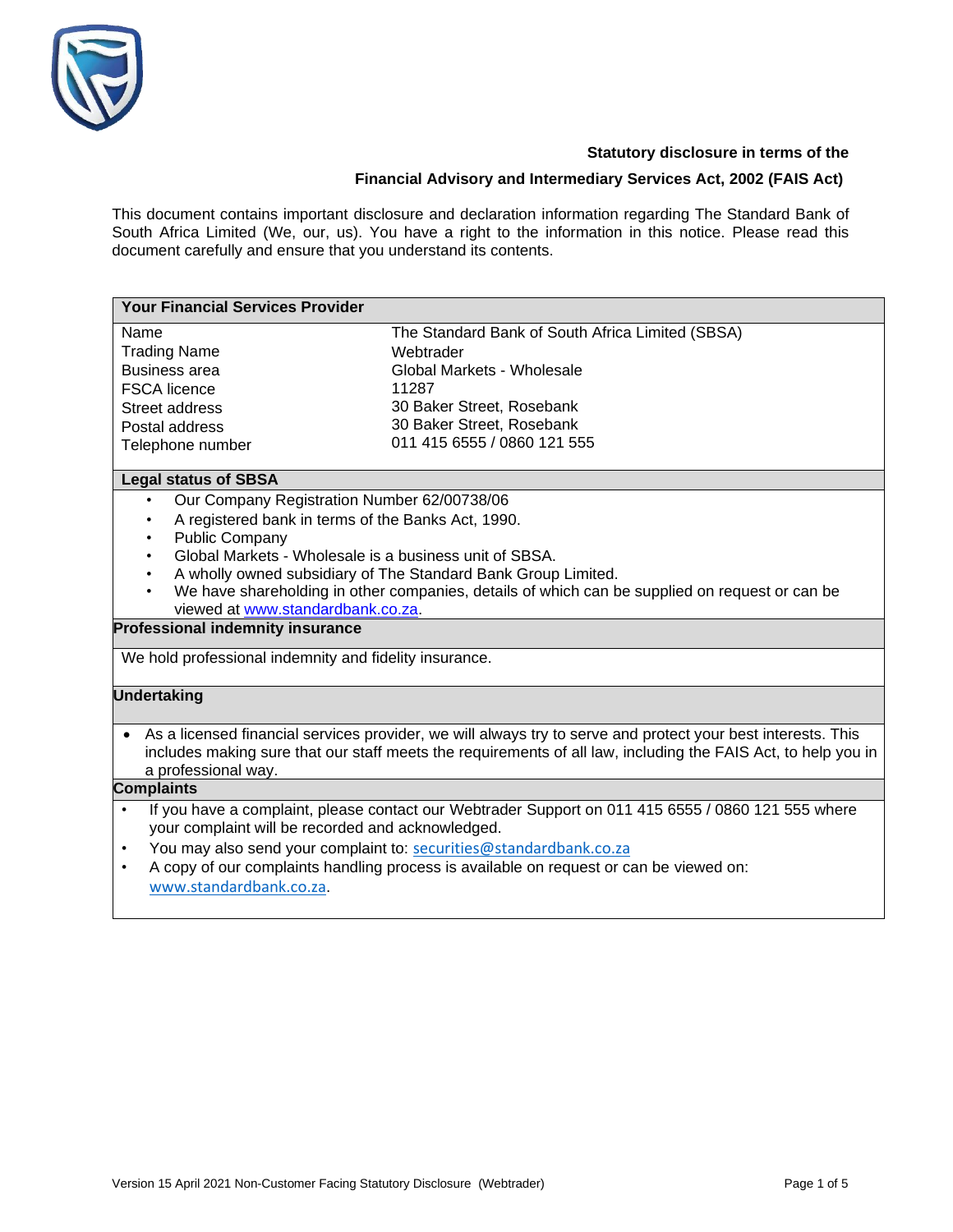

# **FAIS Ombud**

If you believe that your complaint has not been resolved satisfactorily by us within 6 weeks of lodging same, you may request assistance from the Ombud. You need to refer the dispute to the Ombud within 6 months of the issue remaining unresolved.

### **The details of the Ombud:**

| Street address:  | Kasteel Park Office Park, Orange Building - 2nd Floor, c/o Nossob & Jochemus Street<br>Erasmus Kloof, Pretoria, 0048                    |
|------------------|-----------------------------------------------------------------------------------------------------------------------------------------|
| Postal address:  | P O Box 74571, Lynnwood Ridge, 0040                                                                                                     |
| Contact details: | Telephone: +27 12 762 5000 / +27 12 470 9080<br>Fax: 012 348 3447 / 012 470 9097 / 086 764 1422<br>E-mail Address: info@faisombud.co.za |
|                  | Website: www.faisombud.co.za                                                                                                            |

# **Conflicts of interest**

The Standard Bank of South Africa Limited and Liberty Holdings Limited are subsidiaries of Standard Bank Group Limited (**SBG**). Liberty Holdings Limited comprises of various subsidiaries, including Liberty Group Limited and Stanlib Limited [of which Stanlib Asset Management (Pty) Limited, Stanlib Collective Investments RF (Pty) Limited and Stanlib Wealth Management (Pty) Limited are subsidiaries].

The profits from the distribution of products of Liberty Group Limited and Stanlib Limited are shared with SBG, through preference shares in Liberty Group Limited.

We subscribe to the Group FAIS Conflict of Interest Management Policy. A copy of the Group FAIS Conflicts of Interest Management Policy can be can be found by clicking on the following link: <https://www.standardbank.co.za/southafrica/personal/about-us/regulatory/fais>

Our employees are salaried and may also be motivated through a variety of performance-based incentives.

| <b>FAIS Licensed Compliance Officer</b> |                                               |  |
|-----------------------------------------|-----------------------------------------------|--|
| Name:                                   | Sue Chetti                                    |  |
| Title:                                  | <b>FAIS Compliance Officer</b>                |  |
| Department:                             | <b>Regulatory Services, Group Compliance</b>  |  |
| Telephone:                              | $(011)$ 547 1183                              |  |
| Email:                                  | GroupFAISComplianceofficer@standardbank.co.za |  |
| <b>Products and services</b>            |                                               |  |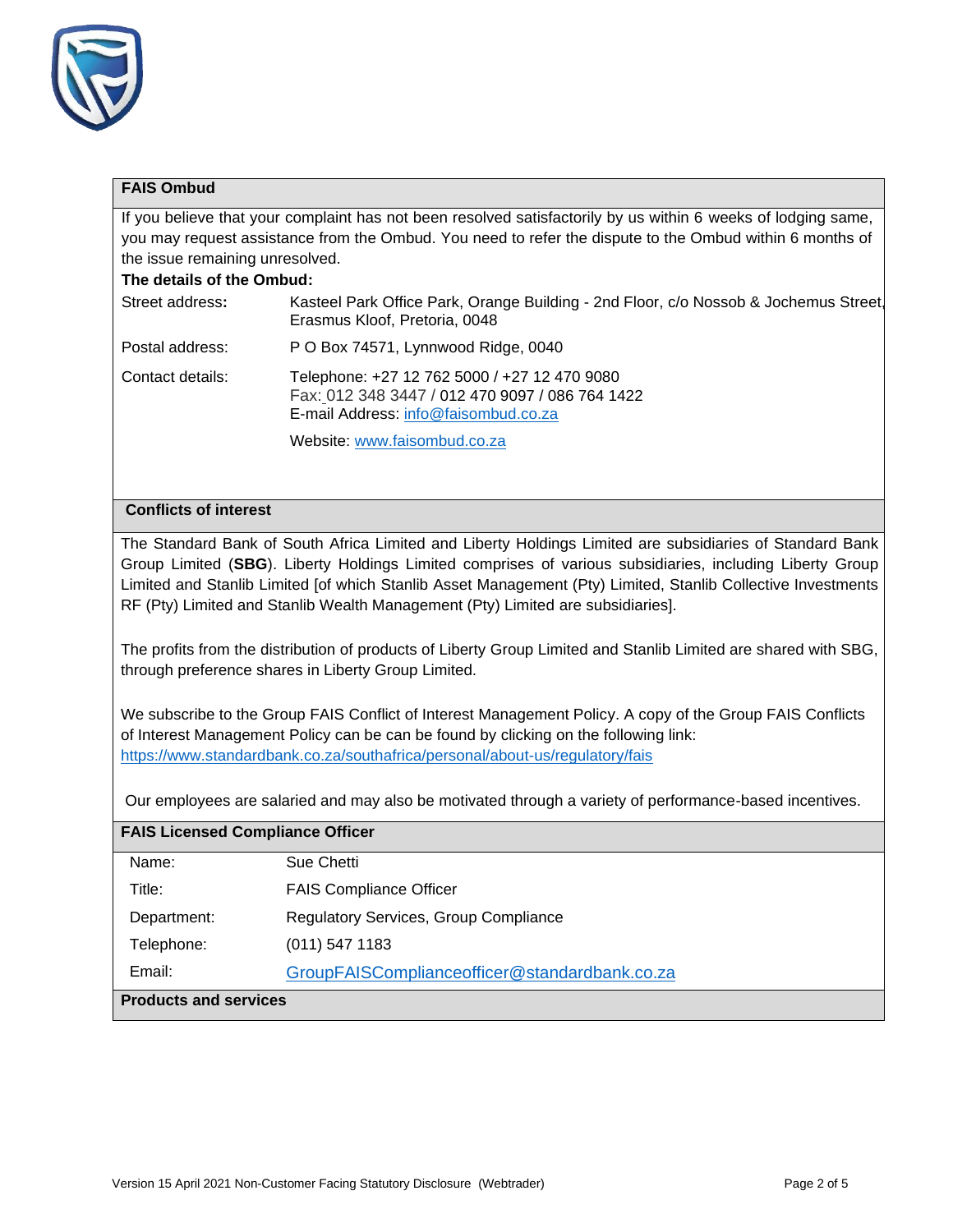

SBSA is licensed to provide financial services for the Category I products and services sub-categories listed in the table below and on behalf of the product suppliers listed (refer to Product Supplier list). SBSA has no limitations or restrictions on its FAIS licence. A copy of the general conditions applicable to SBSA licence can be made available on request.

We accept full responsibility for our representatives that are mandated to render financial services on the classes of business and sub-categories of financial products that we are licensed for. The representative is authorised to provide financial services for the Classes of business and sub-categories indicated below.

SBSA is authorised to provide intermediary services on the below classes of business and sub-categories.

| <b>Class</b><br><b>of</b><br><b>Business</b><br>(COB) | <b>Category 1 Licence</b> |                                                                      |
|-------------------------------------------------------|---------------------------|----------------------------------------------------------------------|
| COB <sub>7</sub>                                      | 1.8                       | <b>Shares</b>                                                        |
| COB <sub>7</sub>                                      | 1.9                       | Money market instruments                                             |
| COB <sub>7</sub>                                      | 1.10                      | Debentures and securitised debt                                      |
| COB <sub>7</sub>                                      | 1.11                      | Warrants, certificates & other instruments                           |
| COB <sub>7</sub>                                      | 1.12                      | <b>Bonds</b>                                                         |
| COB <sub>7</sub>                                      | 1.13                      | Derivative instruments                                               |
| COB <sub>7</sub>                                      | 1.14                      | Participatory Interests in one or more collective Investment schemes |
| COB <sub>5</sub>                                      | 1.17                      | Long-term deposits                                                   |
| COB <sub>5</sub>                                      | 1.18                      | Short-term Deposits                                                  |
| COB <sub>6</sub>                                      | 1.24                      | <b>Structured Deposits</b>                                           |
| COB <sub>7</sub>                                      | 1.26                      | Participatory Interests in CIS Hedge Funds                           |

| Product Suppliers (list all the products supplier's details as per the example below): |                          |  |  |
|----------------------------------------------------------------------------------------|--------------------------|--|--|
|                                                                                        |                          |  |  |
| SBSA is authorised to market the following products in terms of a written agreement:   |                          |  |  |
|                                                                                        |                          |  |  |
| Name of Product Supplier:                                                              | Saxo Bank A/S            |  |  |
|                                                                                        |                          |  |  |
| <b>Physical Address:</b>                                                               | Philip Heymans Alle 15   |  |  |
|                                                                                        | 2900 Hellerup, Denmark   |  |  |
| Postal address:                                                                        | Philip Heymans Alle 15   |  |  |
|                                                                                        | 2900 Hellerup, Denmark   |  |  |
| Contact details:                                                                       | +45 3977 4000            |  |  |
|                                                                                        |                          |  |  |
| Compliance contact details:                                                            | compliance@saxobank.com. |  |  |
|                                                                                        |                          |  |  |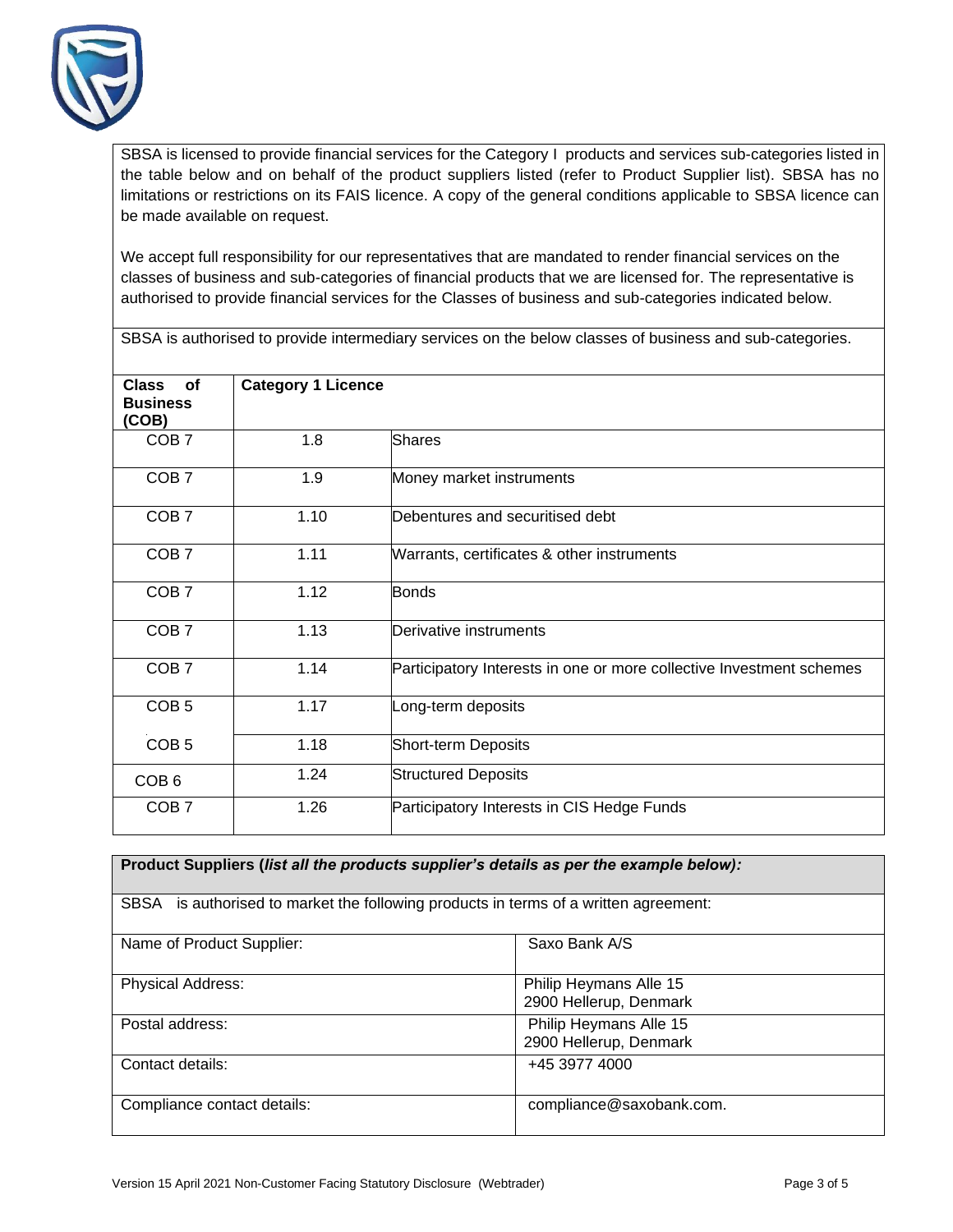

| List products that are provided:     | 1. Equities<br>2. Spot FX<br>3. Contracts for difference                                    |
|--------------------------------------|---------------------------------------------------------------------------------------------|
| Shareholding:                        | We hold no shares in this product supplier                                                  |
| Total remuneration and/or Commission | more than 30% of the<br>We<br>earn<br>remuneration/commission from this product<br>supplier |

### **General Terms and Disclaimer**

- The value of investments may fluctuate, and past performance is not necessarily a guide to future performance. As a result, capital cannot be guaranteed.
- The holding of offshore investments may be subject to current South African or applicable jurisdictional laws.
- No undertaking; warranties or guarantees have been provided by our representatives in respect of the product/s chosen by you.
- While we provide information on tax-related matters, we do not give tax advice. Please consult your tax adviser before entering into any transaction.
- All calls are recorded and can be made available upon request.

#### **Other matters of Importance**

- Do not sign any blank or partially completed documentation of any nature.
- Complete all documentation in ink.
- Retain all documents handed to you.
- You are under no obligation to accept any advice or disclosures made to you by any representative.
- Please ensure that you are satisfied with the financial advice given to you by a representative and that such financial advice is suitable to your financial needs before you enter into a mandate with us.
- Please be aware that there is a risk of loss on capital amount(s) invested by you due to market fluctuations. Note that past investment performance does not reflect future performance and no performance is expressly or impliedly guaranteed.
- There may be various tax implications to consider when investing in financial products and you must be aware of these implications before investing. We do not accept any liability for the tax treatment by any court or by any authorities in any jurisdiction in relation to any transaction based on information or advice provided by SBG Sec. It is strongly recommended that individual tax advice be sought before entering into any transaction.
- Our representatives get ongoing training to meet the highest professional standards.
- We accept full responsibility for the actions of our representatives when they render financial services to you in respect of the sub-categories of financial products set out below. Some representatives may be working under supervision and an exemption. The affected representatives will provide you with their specific disclosures, in this regard, during their interaction with you.

#### **Declaration, Confirmation and Acknowledgement**